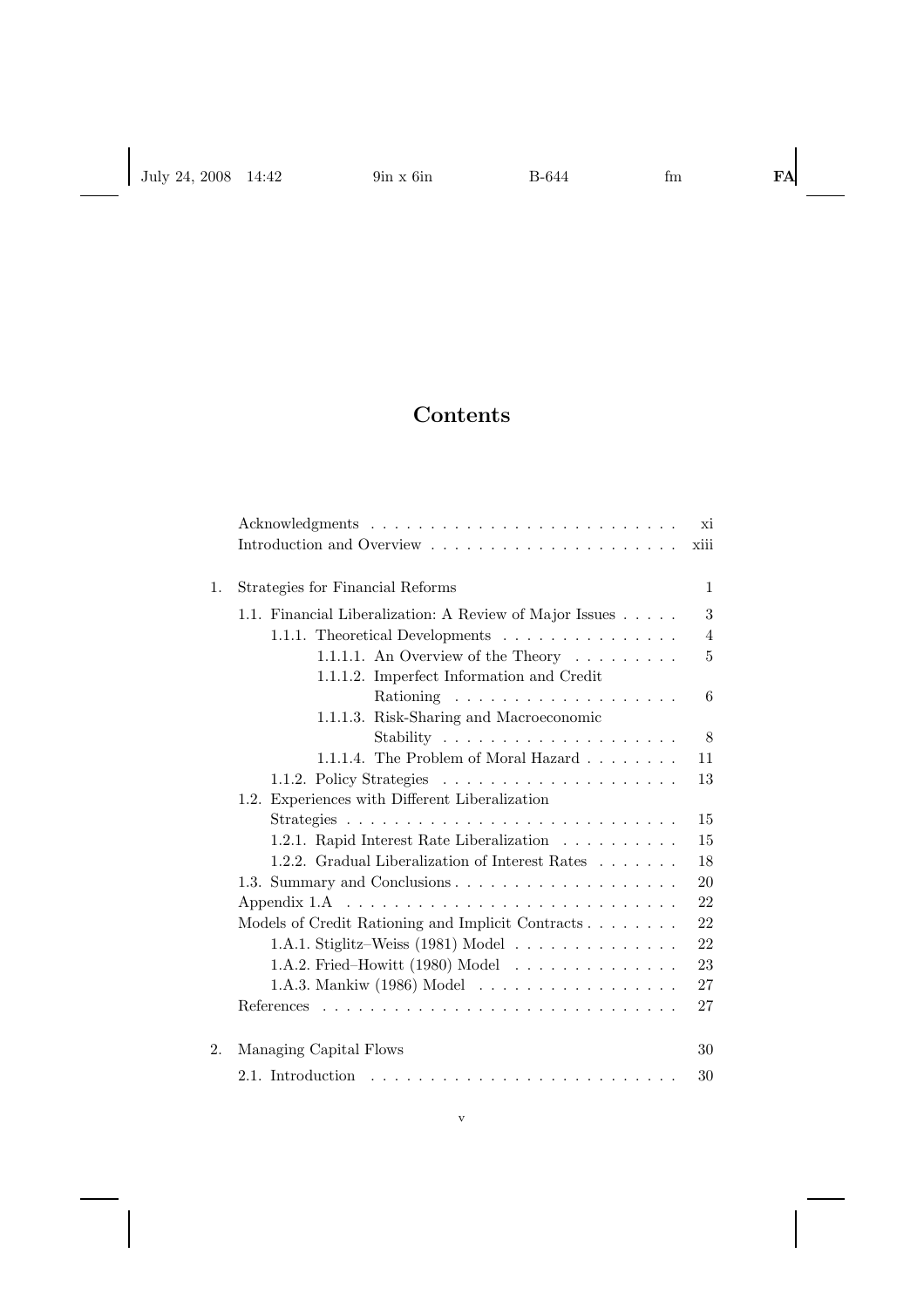| 2.2. International Private Capital Flows                                     |
|------------------------------------------------------------------------------|
| 31                                                                           |
| 2.2.1. Why the Surge in Capital Inflows? $\ldots \ldots \ldots$<br>34        |
| 35<br>2.2.2. Liberalizing Capital Flows                                      |
| 37                                                                           |
| 38                                                                           |
| 39<br>2.3.                                                                   |
| 42                                                                           |
| 44<br>2.4.                                                                   |
| 47                                                                           |
| 2.4.2. Sterilization Through Open Market Operations<br>49                    |
| 2.4.3. Sterilization Through Increases in Reserve                            |
| 53                                                                           |
| 2.4.4. Sterilization Through Shifts in                                       |
| Government Deposits<br>54                                                    |
| 55                                                                           |
| 2.4.6. Capital Controls $\ldots \ldots \ldots \ldots \ldots \ldots$<br>56    |
| A Proposed Policy Strategy<br>57<br>2.5.                                     |
| 2.5.1. In Open Capital Markets, MAS/HMA                                      |
| 60                                                                           |
| 61                                                                           |
| 61                                                                           |
| 2.6. Summary and Conclusions<br>62                                           |
| Appendix 2.A: Basle Core Principles for Effective                            |
| 63<br>Banking Supervision                                                    |
| Preconditions for Effective Banking Supervision $\ldots \ldots \ldots$<br>63 |
| 63                                                                           |
| Prudential Regulations and Requirements<br>64                                |
| Methods of Ongoing Banking Supervision<br>65                                 |
| 66                                                                           |
| 66                                                                           |
| 66                                                                           |
| Appendix 2.B: New Zealand Public Disclosure Framework                        |
| 67                                                                           |
| 67                                                                           |
| Reserve Bank Action When A Bank's Capital                                    |
| 67                                                                           |
| 68                                                                           |
| 68                                                                           |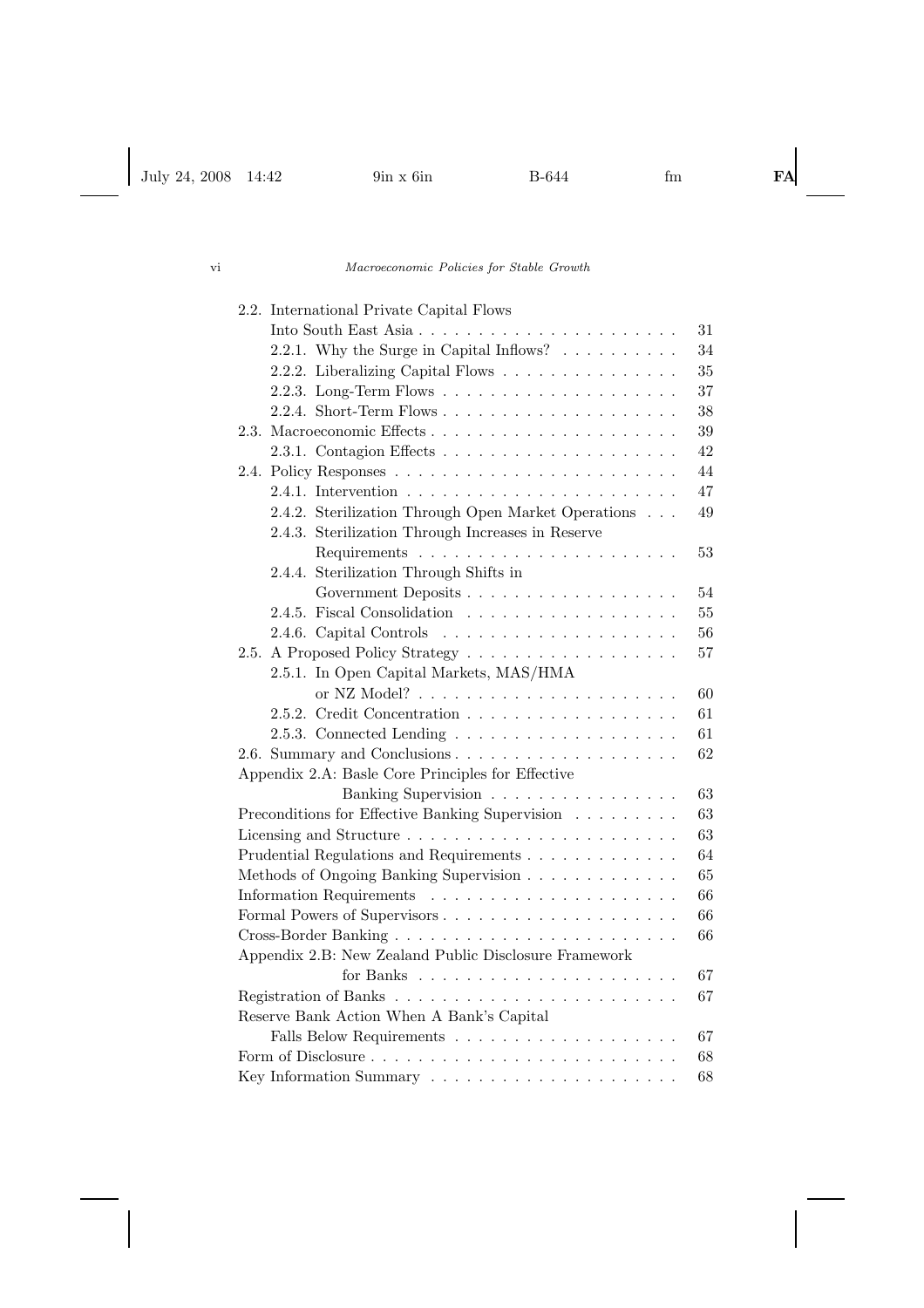|    | 69                                                                             |
|----|--------------------------------------------------------------------------------|
|    | Directors' Attestations and Legal Responsibilities<br>70                       |
|    | 70                                                                             |
|    | 71                                                                             |
| 3. | 74<br>External Debt, Adjustment, and Growth                                    |
|    | 74<br>3.1. Introduction                                                        |
|    | 76                                                                             |
|    | 3.2.1. Brief Survey of the Literature<br>76                                    |
|    | 3.2.2. The Extended Model $\ldots \ldots \ldots \ldots \ldots \ldots$<br>78    |
|    | 3.2.3. The Reduced Model<br>82                                                 |
|    | 3.2.4. Restrictions on External Financing<br>83                                |
|    | 84                                                                             |
|    | 3.3. Application to the Philippines $\ldots \ldots \ldots \ldots \ldots$<br>88 |
|    | 3.4. Implications for Fiscal Policy and External                               |
|    | 91                                                                             |
|    | 92                                                                             |
|    | 93                                                                             |
|    | 95                                                                             |
|    | 95                                                                             |
|    | 96                                                                             |
|    | 96                                                                             |
|    | 96                                                                             |
|    | Appendix 3.C: Optimal Saving in a Learning                                     |
|    | by Doing Model<br>96                                                           |
|    | 96                                                                             |
|    | 100                                                                            |
|    | 3.C.3. The Reduced Model<br>102                                                |
|    | 3.C.3.1. Comparative Dynamics<br>104                                           |
|    | 3.C.4. Comments on the Optimal Saving Rate<br>108                              |
|    | 110                                                                            |
|    | 110                                                                            |
| 4. | Exports and Economic Development<br>113                                        |
|    | 4.1. Introduction<br>113                                                       |
|    | 116                                                                            |
|    | 4.2.1. The Standard vs. Modified Models: An Overview<br>117                    |
|    | 4.2.2. A Two-Sector Modified Model<br>123                                      |
|    | 4.2.2.1. Equilibrium Behavior $\ldots \ldots \ldots \ldots$<br>125             |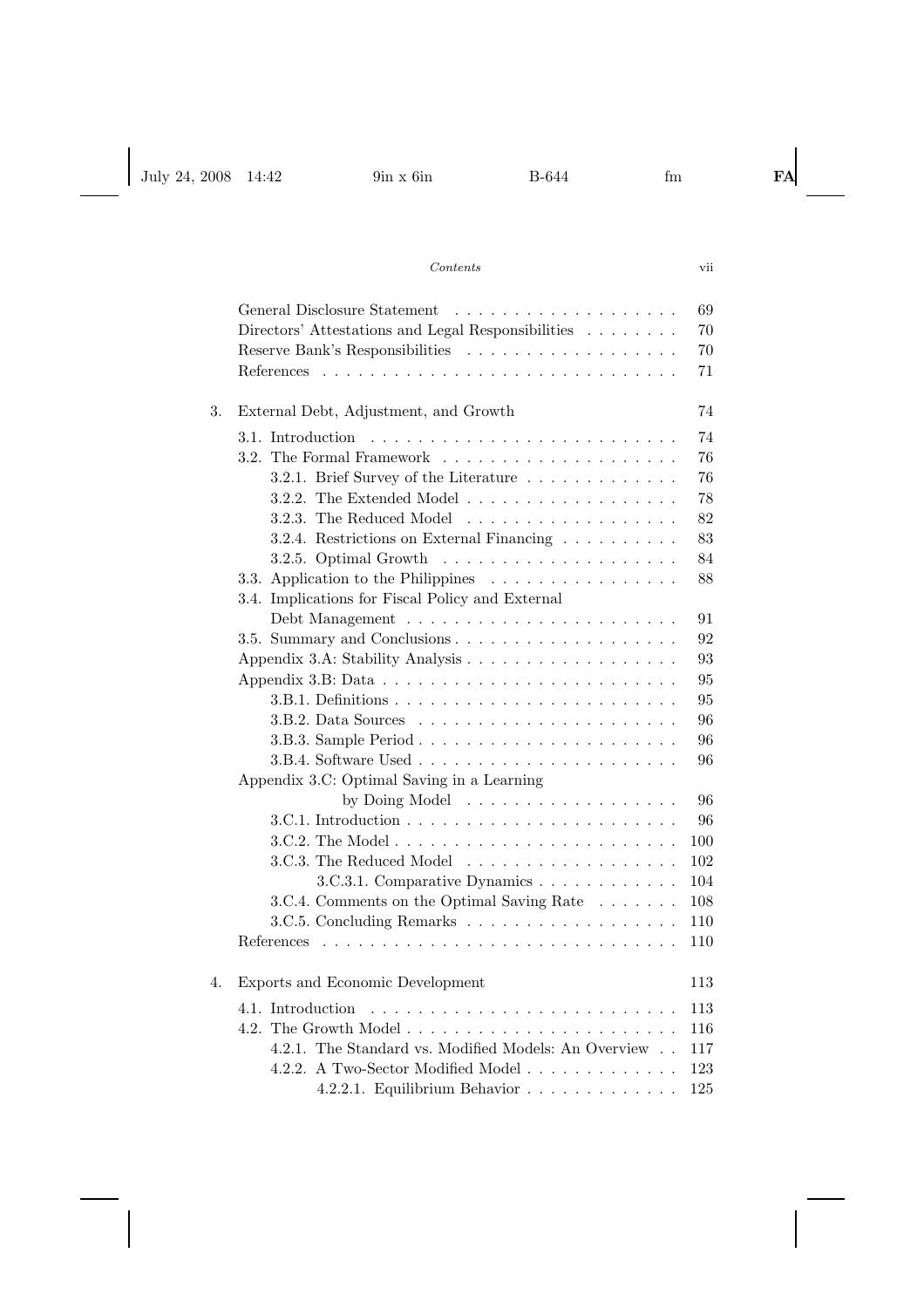|    | 4.2.2.2. The Dynamic Effects of Exports on<br>Economic Growth                           | 127 |
|----|-----------------------------------------------------------------------------------------|-----|
|    | 4.2.2.3. Some Extensions $\ldots \ldots \ldots \ldots \ldots$                           | 129 |
|    |                                                                                         | 130 |
|    | 4.4. Summary and Conclusions                                                            | 131 |
|    | References                                                                              |     |
|    |                                                                                         | 132 |
| 5. | Openness, Human Development, and Fiscal Policies                                        | 135 |
|    |                                                                                         | 137 |
|    |                                                                                         | 140 |
|    |                                                                                         | 141 |
|    | 5.1.3. Equilibrium Capital Intensity and Growth                                         | 143 |
|    | 5.1.4. Comparative Dynamics                                                             | 143 |
|    | 5.1.4.1. Effects of a Higher Saving Rate                                                | 144 |
|    | 5.1.4.2. Effects of Openness, Human Development                                         |     |
|    | Spending, and Technical Change $\phantom{1} \ldots \ldots$                              | 146 |
|    | 5.1.4.3. Effects of Fiscal Deficits and Population                                      |     |
|    | $Growth$                                                                                | 148 |
|    | 5.2. Optimal Long-Run Growth                                                            | 148 |
|    | The Speed of Adjustment Toward Equilibrium<br>5.3.                                      | 151 |
|    | 5.3.1. Analytical Approach                                                              | 151 |
|    |                                                                                         | 152 |
|    | 5.3.3. Empirical Approach                                                               | 155 |
|    | 5.4. Summary and Conclusions                                                            | 158 |
|    | Appendix 5.A: Data Used in the Study $\ldots \ldots \ldots \ldots$                      | 159 |
|    |                                                                                         | 160 |
|    | The Data $\ldots \ldots \ldots \ldots \ldots \ldots \ldots \ldots \ldots \ldots \ldots$ | 160 |
|    | Appendix 5.B: The Endogenous Growth Model in a                                          |     |
|    | Ramsey Framework                                                                        | 162 |
|    |                                                                                         | 162 |
|    | 5.B.2. The Reduced Model                                                                | 164 |
|    | 5.B.2.1. Comparative Dynamics                                                           | 165 |
|    |                                                                                         | 167 |
|    | 5.B.4. The Speed of Adjustment to Equilibrium                                           | 168 |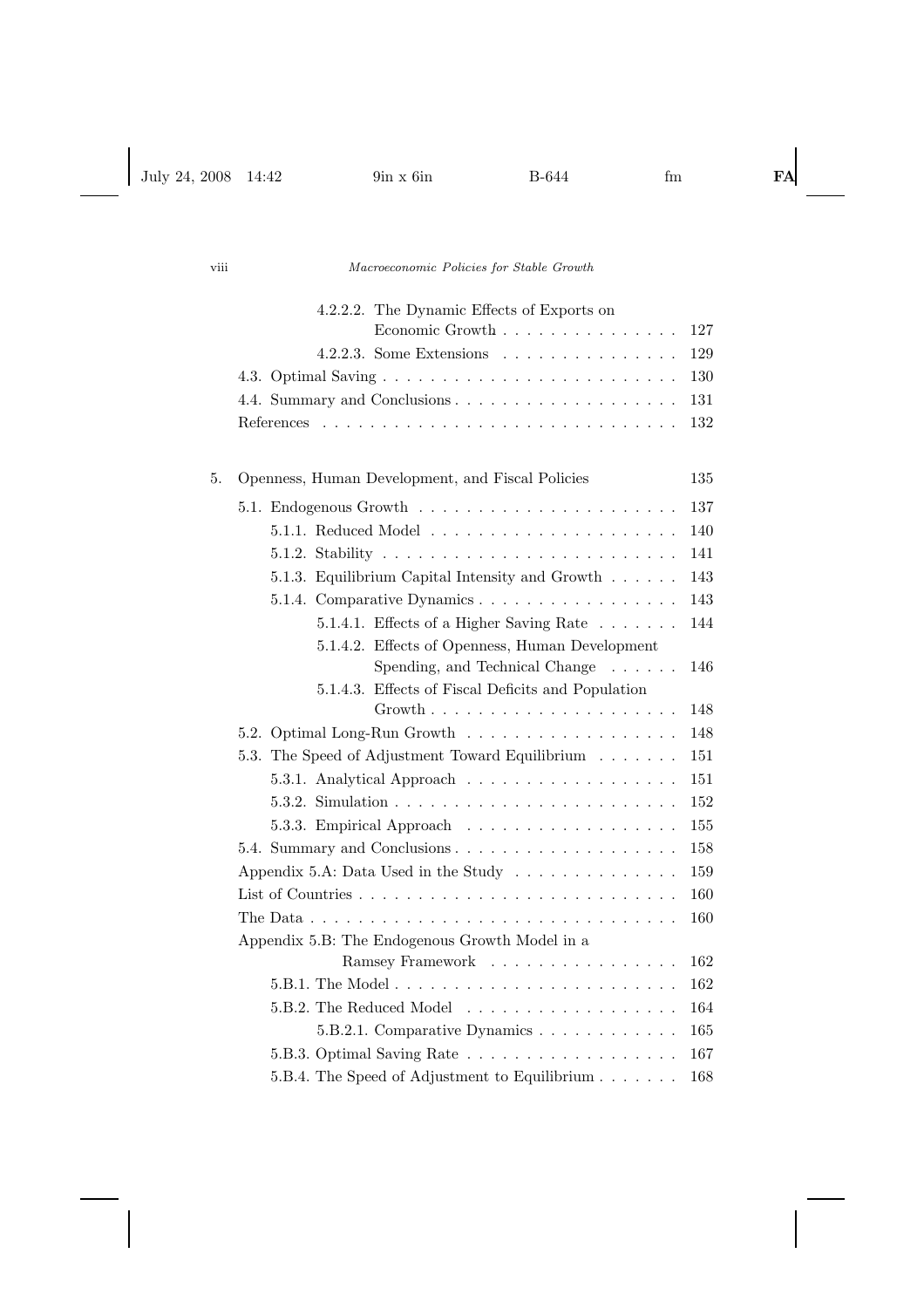|    | 173                                                                                |  |
|----|------------------------------------------------------------------------------------|--|
|    | 174<br>References<br>1.1.1.1.1<br>.                                                |  |
|    |                                                                                    |  |
| 6. | Social and Political Factors in a Model of Endogenous                              |  |
|    | Economic Growth and Distribution: An Application to                                |  |
|    | the Philippines<br>176                                                             |  |
|    | 176<br>6.1. Introduction                                                           |  |
|    | 177                                                                                |  |
|    | 177                                                                                |  |
|    | 6.2.1. The Macro Economy<br>6.2.2. Asset Distribution and Social Extraction<br>179 |  |
|    | 6.2.2.1. Factor Incomes and the Rate                                               |  |
|    | of Extraction $\ldots$ $\ldots$ $\ldots$ $\ldots$ $\ldots$<br>180                  |  |
|    | 6.2.2.2. The Determinants of the Rate                                              |  |
|    |                                                                                    |  |
|    | of Extraction<br>181                                                               |  |
|    | Politics of Growth and Growth of Politics<br>184<br>6.2.3.                         |  |
|    | 6.2.4.<br>186                                                                      |  |
|    | 6.2.4.1. Calibration of the Model $\ldots \ldots \ldots$<br>189                    |  |
|    | 6.2.4.2. Simulating the Effects of Public Policies<br>192                          |  |
|    | Sector-Specific and Institutional<br>6.2.4.2.1.                                    |  |
|    | Policies<br>193                                                                    |  |
|    | Fiscal Policies<br>196<br>6.2.4.2.2.                                               |  |
|    | 6.2.4.2.3.<br>Sensitivity of Results to                                            |  |
|    | Assumption on $\alpha$<br>198                                                      |  |
|    | 6.3. The Philippine Macroeconomic Experience<br>199                                |  |
|    | 6.3.1. Wealth Distribution<br>200                                                  |  |
|    | 6.3.2. The Rate of Social Extraction<br>200                                        |  |
|    | 201                                                                                |  |
|    | 6.3.2.2. Extractive Activities $\ldots \ldots \ldots \ldots$<br>202                |  |
|    | 6.3.3. Distributional Issues $\ldots \ldots \ldots \ldots \ldots$<br>204           |  |
|    | 6.4. Summary and Conclusions<br>205                                                |  |
|    | Appendix 6.A: Derivation of Optimal Group                                          |  |
|    | Allocation Rates<br>206                                                            |  |
|    | 209                                                                                |  |
|    |                                                                                    |  |
| 7. | Does Monetary Policy Matter for Long-Run Growth?<br>211                            |  |
|    | Introduction<br>211<br>7.1.                                                        |  |
|    | 7.2.<br>212                                                                        |  |
|    |                                                                                    |  |
|    | $220\,$<br>7.3.                                                                    |  |